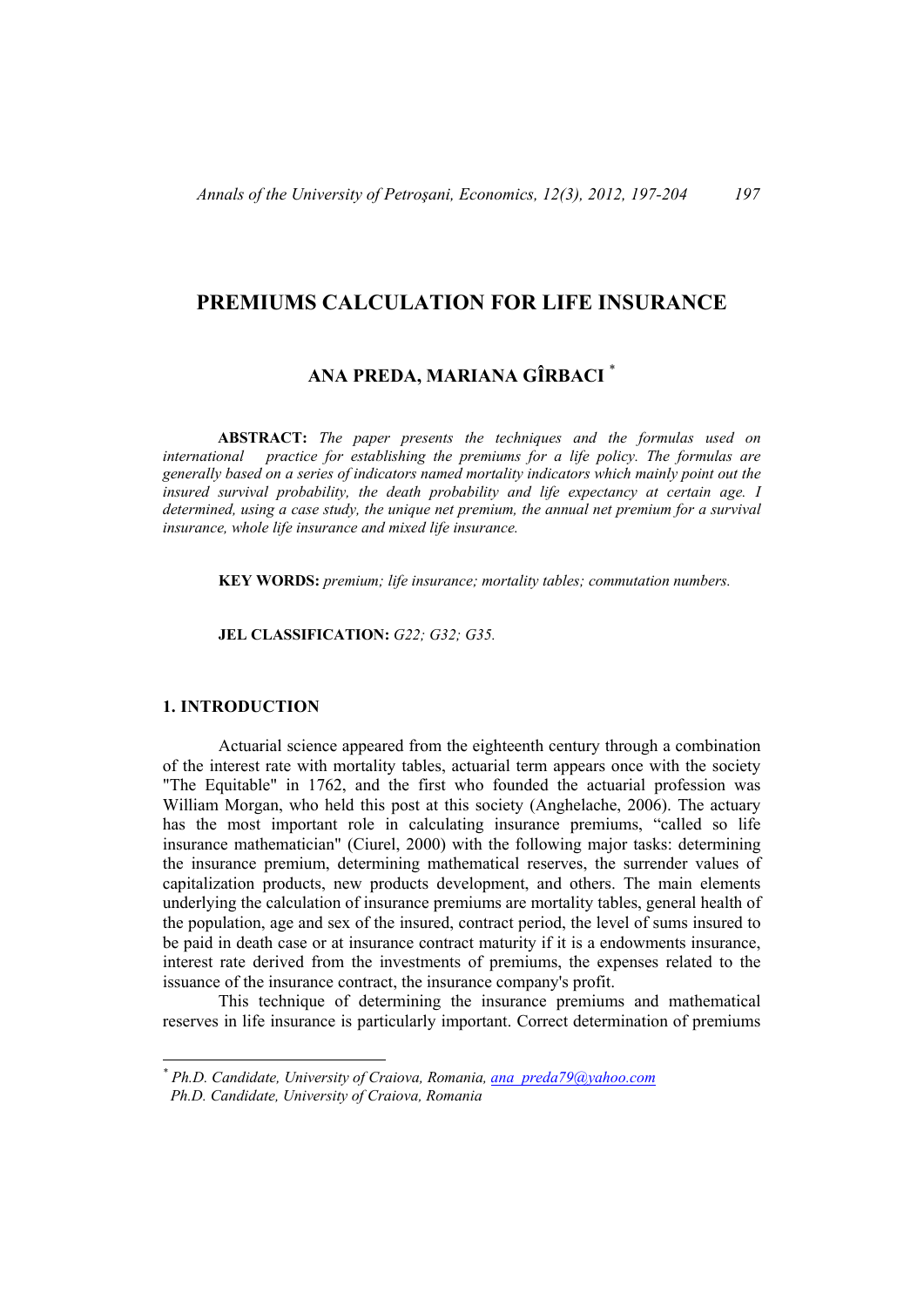is based on observance of some clear principles (Ciurel, 2000): insurance premiums must be adequate, which means that for a group of contracts, the money collected from policyholders, plus the interest earned from the investment of these amounts, shall be sufficient to pay all promised amounts and cover the insurance company expenses; insurance premiums must be equitable, that risk must consider each person insured; insurance premiums should not be excessive compared to the insured sums. I will analyze the price of three types of insurance policy**:** survival insurance, whole life insurance, mixed life insurance.

**Survival insurance** is characterized by the fact that the insurer undertakes to pay the insured sum when the contract expires provided that the insured is alive. Sum insured consists from insurance premiums paid by the insured during the insurance period, accumulated and capitalized in various ways by the insurer. So, the insured receive the insured sum only if, on expiry of the contract, is alive, otherwise "the insurer is considered released from that service which is stated in the insurance contract, having no obligation to the heirs of the insured" (Dănuletiu, 2007) Survival insurance is not attractive, so does not stimulate saving.

**Whole life insurance** aims to protect the insured against the risk of death, a future risk, sure, but uncertain as time. A whole life insurance has a limited duration and requires that insurer pays to the beneficiary the sum insured if the insured's death occurred during the period of the contract. Instead if the insured survives when the contract expires, then the insurer is relieved of any obligation to the insured, "insurance premiums are set according to the characteristics of each contract based on actuarial calculations" (Alexandru & Armeanu, 2003), whole life insurance is an insurance protection against the risk determined and not a savings insurance.

**Mixed life insurance** is characterized by the fact that "the insurer offers a product that covers both risks through a single contract, survival and death." (Badea & Ionescu, 2001). Coverage in an insurance contract the two alternative risks not remove their contradictory character. It seems that the insured is protected in both cases. In fact to the death of the insured, insurance beneficiary shall receive the sum insured and if the insured survives, he benefits of the sum insured. If the insured is protected for both risks, he pays the insurance premium related to both risk of death and survival, cumulatively, the insurer actually justified by the requirement to achieve a balance between premiums earned and benefits incurred.

#### **2. CASE STUDIES CONCERNING THE NET UNIQUE PREMIUM**

I studied the unique net premium for a **survival insurance**. These types of insurance have the following technical characteristics: insurance period denoted by n, expressed in years; insured sum, denoted by S;

 Risks covered by such insurance may be: if the insured to age x, survives to age  $x + n$  vears (= end insurance), the insurance company pays to this person the sum S at the end of the insurance period; if the insured to age x does not survives to age  $x + n$ years, then the insurance company does not pay the sum S, and no premium refund;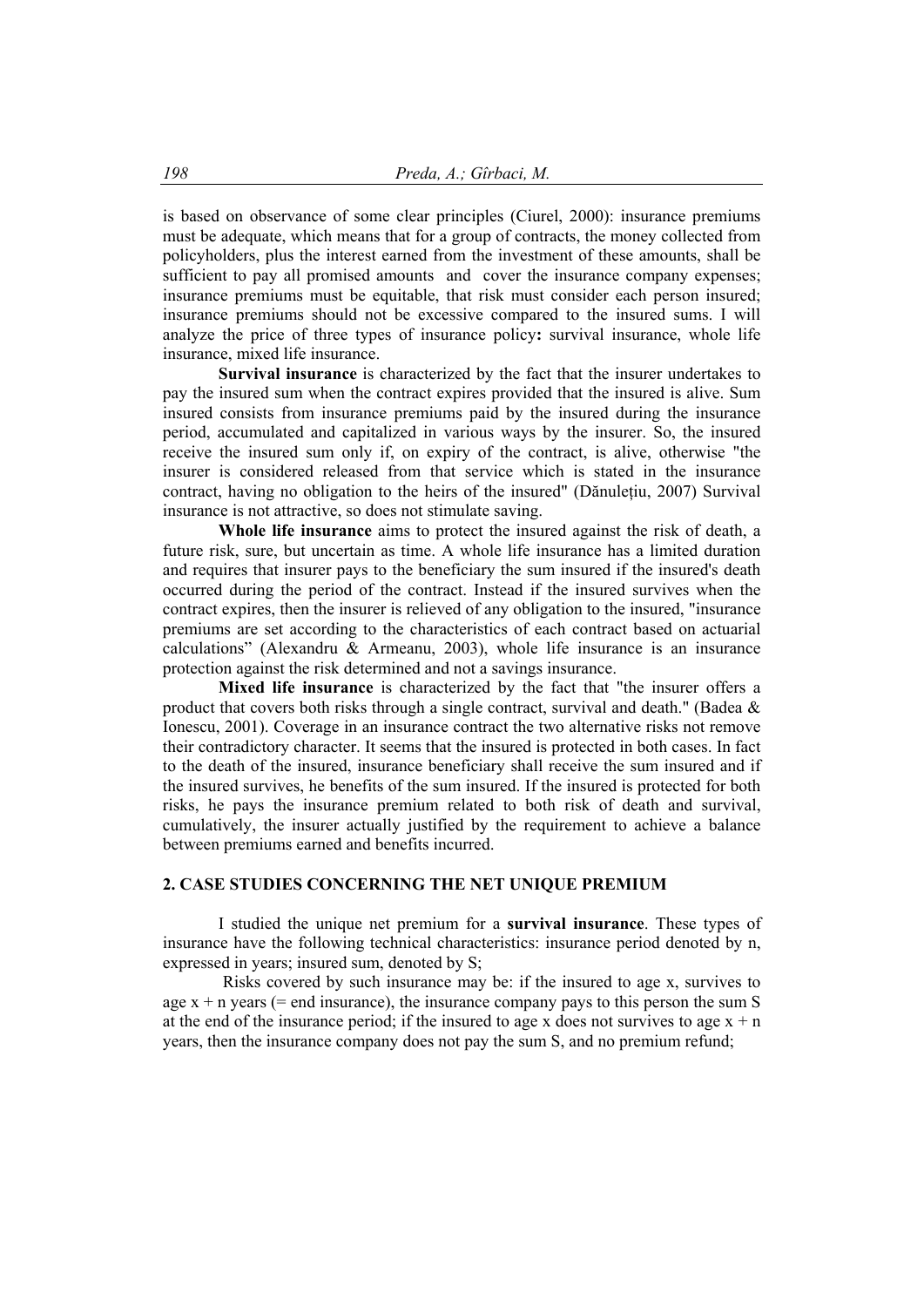The insured sum can be paid by the insurer: lump sum settlement or payment in driblets. The unique net premium for a survival insurance, the insured sum paid with lump sum settlement, is calculated as:

$$
{}_{n}E_{x} \equiv A_{xn}^{l} = \frac{l_{x+n} \cdot v^{n}}{l_{x}}
$$
 (1)

Where:  $nE_x = A_{xn}^1$  the unique net premium with unitary sum insured;  $l_x$ - number of survivors to age x; n- period of insurance, years;  $v<sup>n</sup>$ - life actualization factor.

We both denominator and numerator weighting of  $v<sup>n</sup>$  and we get:

$$
{}_{n}E_{x} \equiv A_{xn}^{l} = \frac{l_{x+n} \cdot v^{n}}{l_{x}} \cdot \frac{v^{x}}{v^{x}} = \frac{l_{x+n} \cdot v^{x+n}}{l_{x} \cdot v^{x}}
$$
(2)

The relation  $l_x$ .  $v^x = D_{x}$ ,  $(D_x - are commutation numbers)$  so then:

$$
A_{xn}^l = \frac{D_{x+n}}{D_x} \tag{3}
$$

When the insured sum S is other than unitary, the premium is calculated:

$$
P = S \cdot A_{xn}^l = S \cdot \frac{D_{x+n}}{D_x} \tag{4}
$$

For example, we calculate the net premium to be paid by a 30 years old person, who buy a survival insurance policy, period contract 20 years, with a sum insured of 10000 c.u., the interest rate is 10%. From mortality tables we have:  $D_{50}=716$ ; D<sub>30</sub>=5403; P=10000 $\frac{716}{5403}$ =1325,18 c.u.

Besides survival insurance, the most popular and the cheapest are considered the **whole life insurance**. The insurer will pay to the insurance beneficiary a certain amount of money at the insured person's death. Depending on contract period these insurance can be: - annuity insurance where the premium is denoted by  $A_x$ ; term insurance where the premium is denoted by  $A_{x_n}^1$ .

The first type of insurance supposes the insurer obligation to pay to the insurance beneficiary a sum of money upon the death of the insured person after any period when death happens. The payment of sum insured can be at the end of year when the insured died or immediately after death. In calculating the unique net premium for a whole life insurance annuity, with payment of sum insured at the end of year of insured death are taken into account: the insurer suppose that all persons lx of age x buy a whole life insurance an indefinite period. From the mortality table we know that during the first year of contract, will die d*x* people and will remain alive l*x* +1, so the insurer will pay d*x* c.u.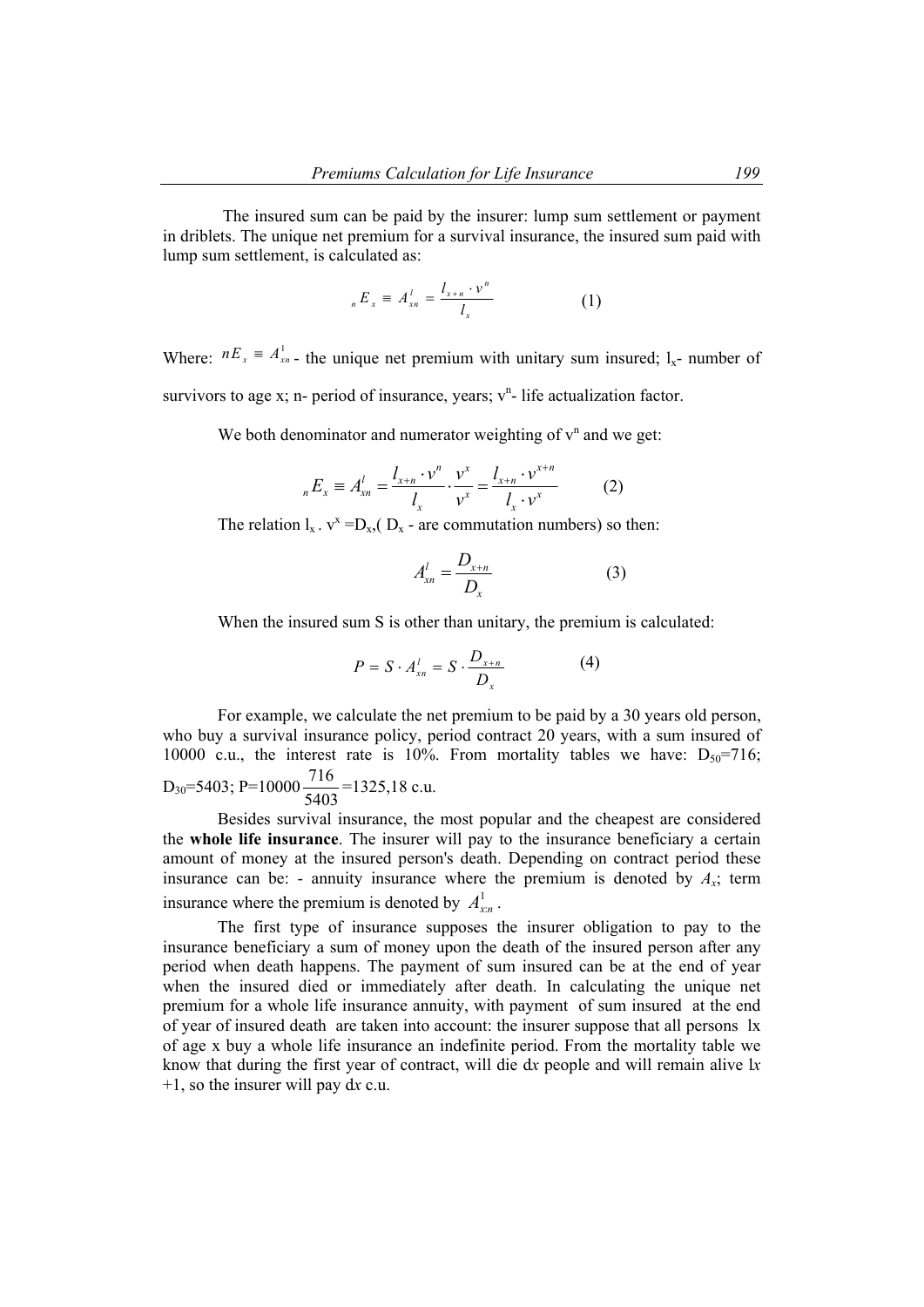Since payment will be made at the end of death year, the present value of payments in the first year will be  $d_x v$ , in the second year  $d_{x+1} v^2$ , in the third year  $d_{x+1}v^3$ , etc., in this case the present value of total payments in  $-x+1$  years are:

$$
d_x \cdot v + d_{x+1} \cdot v^2 + \dots + d_{\omega} \cdot v^{\omega - x+1}
$$
 (5)  

$$
A_x = \frac{d_x \cdot v + d_{x+1} \cdot v^2 + \dots + d_{\omega} \cdot v^{\omega - x+1}}{l_x}
$$
 (6)

 To simplify the calculations we multiply both denominator and numerator with  $v^x$  and  $l_x \, v^x$  is denoted by  $D_x$  and  $d_x \cdot v^{x+1} = C_x$ .

$$
A_x = \frac{C_x + C_{x+1} + \dots + C_{\omega}}{D_x} = \frac{\sum_{t=x}^{\omega} C_t}{D_x}
$$
 (7)

The numerator is calculated and represent  $M_x$  ( $M_x$  - are commutation numbers):

$$
A_x = \frac{M_x}{D_x} \qquad (8) \qquad P = S \cdot A_x = S \cdot \frac{M_x}{D_x} \qquad (9)
$$

 When the insured sum S is other than unitary, the premium is calculated according to rel. (9). If the payment of sum insured is made immediately after insured death the insurance premium is denoted by  $\overline{A}_x$  (  $D_x$ ,  $M_x$  - are commutation numbers, i - interest rate):

$$
\bar{A}_x = \frac{M_x}{D_x} \cdot \sqrt{1+i} \tag{10}
$$

I will exemplify these types of premiums using the following data: a 30 years old person, who buys a annuity insurance policy, sum insured 10000 c.u., annual interest rate is 10%.

- the sum insured will be received at the year end of death:

$$
A_{30} = \frac{M_{30}}{D_{30}} = \frac{328}{5403} = 0,0607, P = 607 \text{ c.u.};
$$

- the sum insured will be paid immediately after death:

- 
$$
\bar{A} = \frac{M_{30}}{D_{30}} \cdot \sqrt{1 + 0.1} = 0.060 \cdot 1.048 = 0.0628
$$
, P = 628 lei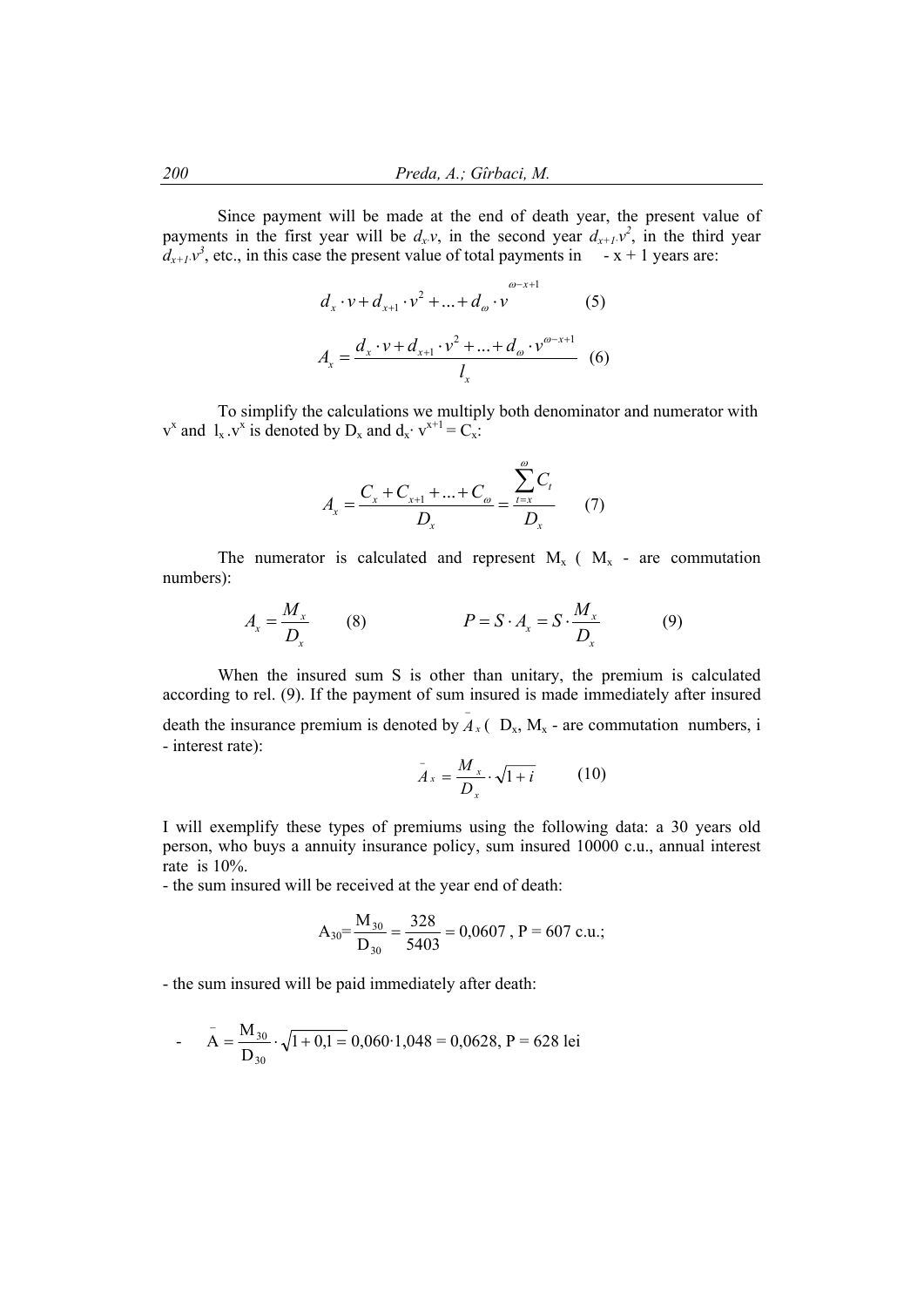The second type of contract, term insurance, assumes the obligation to pay a sum of money to insurance beneficiary after the insured death, if his death occurs within the period specified in the insurance contract. The reasoning behind the premium calculation is the same as the annuity insurance.

$$
A_{xn}^1 = \frac{M_x - M_{x+n}}{D_x}
$$
 (11)

When the insured sum is other than unitary:

$$
P = S \cdot A_{x:n}^{1} = S \cdot \frac{M_{x} - M_{x+n}}{D_{x}}
$$
 (12)

Using the dates above for example, if the insured would have bought an insurance policy, contract period - 5 years:

$$
A_{30:5}^{1} = \frac{M_{30} - M_{35}}{D_{30}} = \frac{52}{5403} = 0,00962, P = 96,2 \text{ lei.}
$$

Next, I determine the unique net premium for a **mixed life insurance**, denoted by  $A_{x,n}$  and is calculated by adding net unique premiums of survival insurance and whole life insurance:

$$
A_{x:n} = \frac{D_{x+n}}{D_x} + \frac{M_x - M_{x+n}}{D_x}
$$
 (13)

When the insured sum is other than unitary:

$$
P = S \cdot \frac{D_{x+n} + M_x - M_{x+n}}{D_x} \tag{14}
$$

I will exemplify using the following data: a 30 years old person, contract period - 5 years, sum insured 10000 c.u., annual interest rate is of 10%.

$$
A_{30:5} = \frac{D_{35} + M_{30} - M_{35}}{D_{30}} = 0,6224, \quad P = 6224;
$$

#### **3. CASE STUDIES CONCERNING THE NET ANNUAL PREMIUM**

The contract period for a life insurance is for several years and using the net unique premium is extremely rare, because it requires too much financial effort for insured, therefore can be used instalments throughout all contract period, or a shorter period. We talk about net annual insurance premium of survival insurance, a net annual insurance premium of whole life insurance and annual net premium of mixed life insurance.

In case of **survival insurance** we have two possibilities: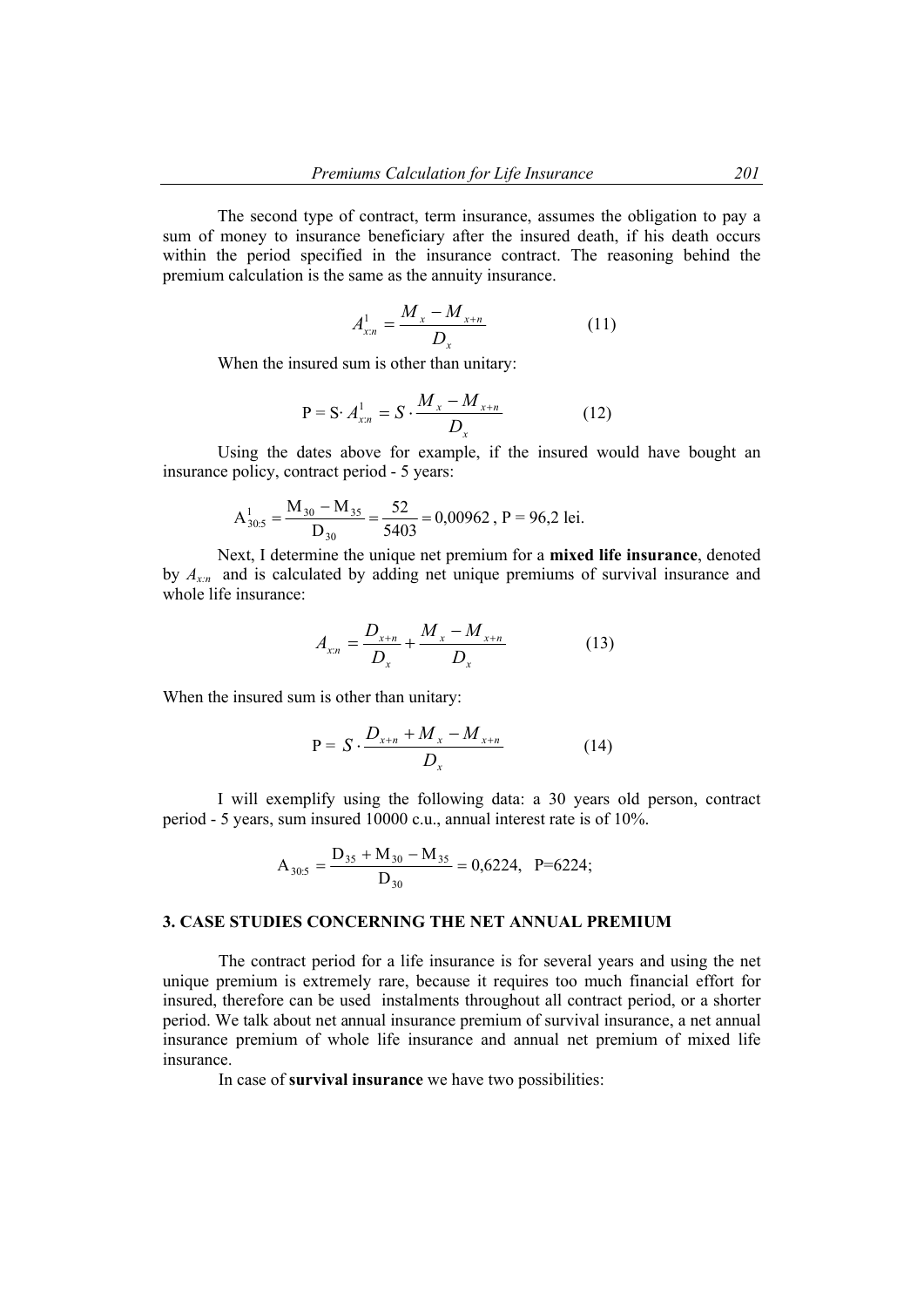- if the payment period of net annual premium coincide with the contract period  $(m = n)$ , the annual net premium for a person age x, which requires a survival insurance for a period of n years is:

$$
P_{x:n}^1 = \frac{A_{x:n}^1}{a_{x:n}} \quad (15) \qquad P_{x:n}^1 = \frac{D_{x+n}}{N_x - N_{x+n}} \qquad (16)
$$

Where:  $P_{x_n}^1$ -the net annual premium;  $A_{x_n}^1$ -the net unique premium for a survival insurance,  $a_{x_n}$ - the net unique premium related to anticipated annuity insurance for a specified period n,  $D_x$ ,  $N_x$  - are commutation numbers.

- if the payment period of net annual premium is less than the contract period ( $m <$ n), the annual net premium for a person age x, which requires a survival insurance for a period of n years is:

$$
P_{x,n}^1 = \frac{A_{x,n}^1}{a_{x,m}} \qquad (17) \qquad P_{x,n}^1 = \frac{D_{x+n}}{N_x - N_{x,m}} \qquad (18)
$$

I calculated the net annual premium that should be paid by a 30 years old person, which requires a survival insurance, contract period 5 years, sum insured 10000 c.u., annual interest rate 10%:

1. m = n, 
$$
P_{30.5}^1 = \frac{D_{35}}{N_{30} - N_{35}} = \frac{3311}{55822 - 33385} = 0,1475 \text{ P} = 1475 \text{ c.u.};
$$

2. m < n, if the insured wants to pay the premiums in 3 years:  
\n
$$
P_{x:n}^1 = \frac{D_{35}}{N_{30} - N_{33}} = \frac{3311}{55822 - 41070} = 0,2244 \quad P = 2244 \text{ c.u.};
$$

Relating to **whole life insurance** I presented the net annual premium for: - annuity insurance where the premium is denoted by  $P_x$ ;

- term insurance where the premium is denoted by  $P_{n}$ ;

For the first type of insurance we have two situations:

1. if the payment period of net annual premium coincide with the contract period,  $m = n$ :

$$
P_x = \frac{A_x}{a_x} \quad (19) \qquad P_x = \frac{M_x}{N_x} \qquad (20)
$$

..

Where:  $A_x$ - the net unique premium for a annuity insurance,  $a_x$ - the net unique premium related to an anticipated annuity insurance,

 $M_{v}$ ,  $N_{v}$  - are commutation numbers

2. if the payment period of net annual premium is less than the contract period  $m < n$ :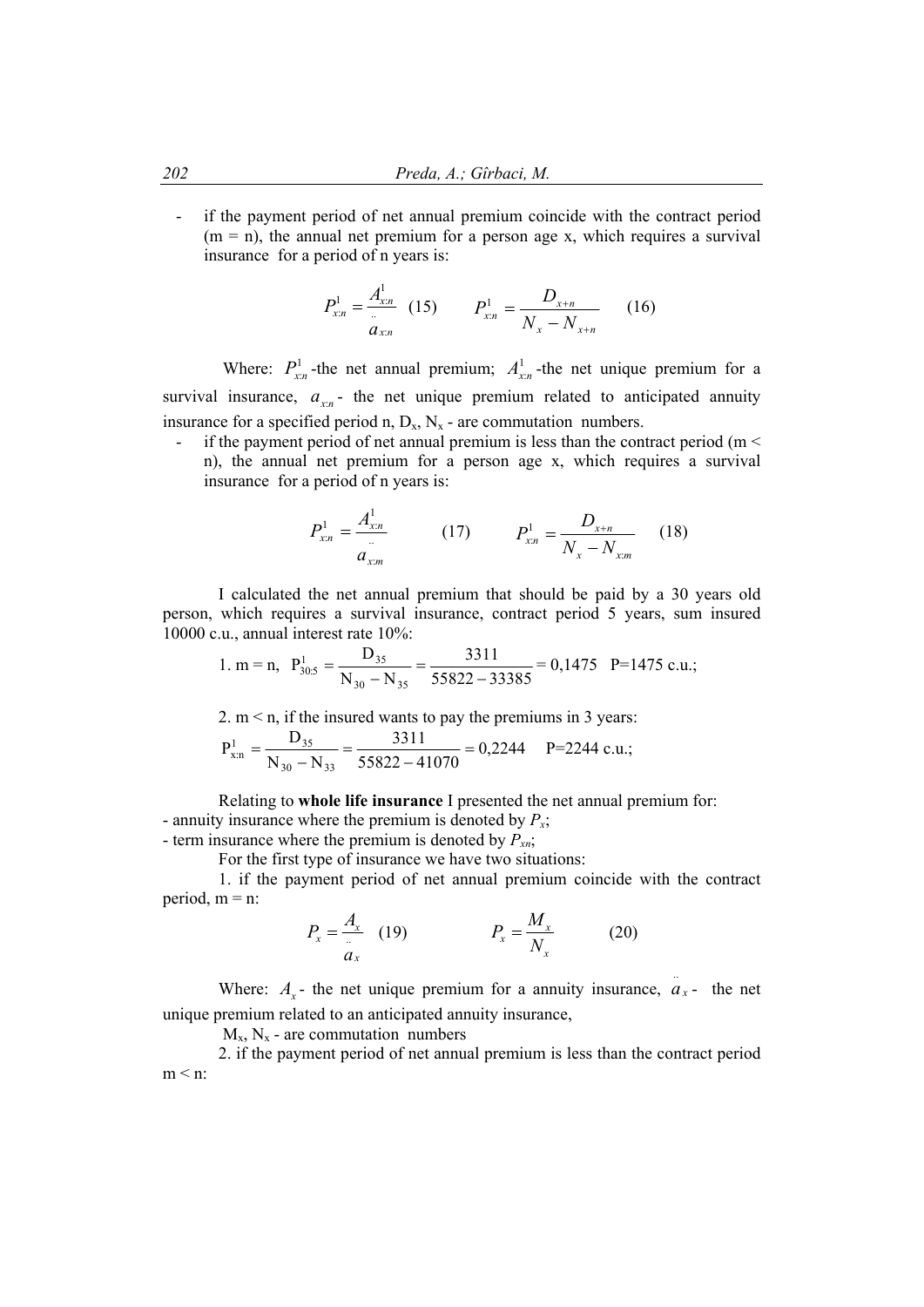$$
P_x = \frac{A_x}{a_{xm}} \quad (21) \qquad \qquad P_x = \frac{M_x}{N_x - N_{x+m}} \quad (22)
$$

For the second type of insurance we have, also, two situations: 1.  $m = n$ 

$$
P_{x:n}^1 = \frac{A_{x:n}^1}{a_{x:n}} \tag{23}
$$
\n
$$
P_{x:n}^1 = \frac{M_x - M_{x+n}}{N_x - N_{x+n}} \tag{24}
$$

Where:  $A_{r,n}^1$ - the net unique premium for a term insurance (whole life insurance),  $a_{x,n}$  -the net unique premium related to an anticipated term insurance;  $M_{x}$ , ..

 $N_x$  - are commutation numbers

2. m< n

$$
P_{x,n}^1 = \frac{A_{x,n}^1}{a_{x,m}} \tag{25} \qquad \qquad P_{x,n}^1 = \frac{M_x - M_{x+n}}{N_x - N_{x+m}} \tag{26}
$$

 I calculated the net annual premium that should be paid by a 30 years old person, which requires a whole life insurance, sum insured 10000 c.u., annual interest rate 10%:

1. annuity insurance

- m=n  
\n
$$
P_{30} = \frac{M_{30}}{N_{30}} = \frac{328}{55822} = 0,0058, \quad P=58 \text{ c.u.};
$$

-  $m < n$ , the insured wishes to pay the premium in 10 years:

$$
P_{30} = \frac{M_{30}}{N_{30} - N_{40}} = \frac{328}{55822 - 19670} = 0,0090 \text{ P=90 c.u.};
$$

2. term insurance  $-m=n=5$  $=\frac{M_{30}-M_{35}}{N_{30}-N_{35}}=\frac{328-276}{55822-33385}=$  $N_{30} - N$  $P_{30.5}^1 = \frac{M_{30} - M}{N_s}$  $30 - 1935$  $\frac{1}{30.5} = \frac{M_{30} - M_{35}}{N} = \frac{328 - 270}{55822 - 32395} = 0,0023$  P=23 c.u.;

- m < n the insured wishes to pay the premium in 3 years:

$$
P_{30.5}^{1} = \frac{M_{30} - M_{35}}{N_{30} - N_{33}} = \frac{328 - 276}{55822 - 41070} = 0,0035 \text{ P=35 c.u.};
$$

The net annual premium for a **mixed life insurance** is calculated by adding net annual premiums of survival insurance and whole life insurance:

$$
P_{x:n} = P_{x:n}^1 + P_{x:n}^1 = \frac{A_{x:n}^1}{a_{x:n}} + \frac{A_{x:n}^1}{a_{x:n}} \quad (27) \quad P_{x:n} = \frac{M_x - M_{x+n} + D_{x+n}}{N_x - N_{x+n}} \quad (28)
$$